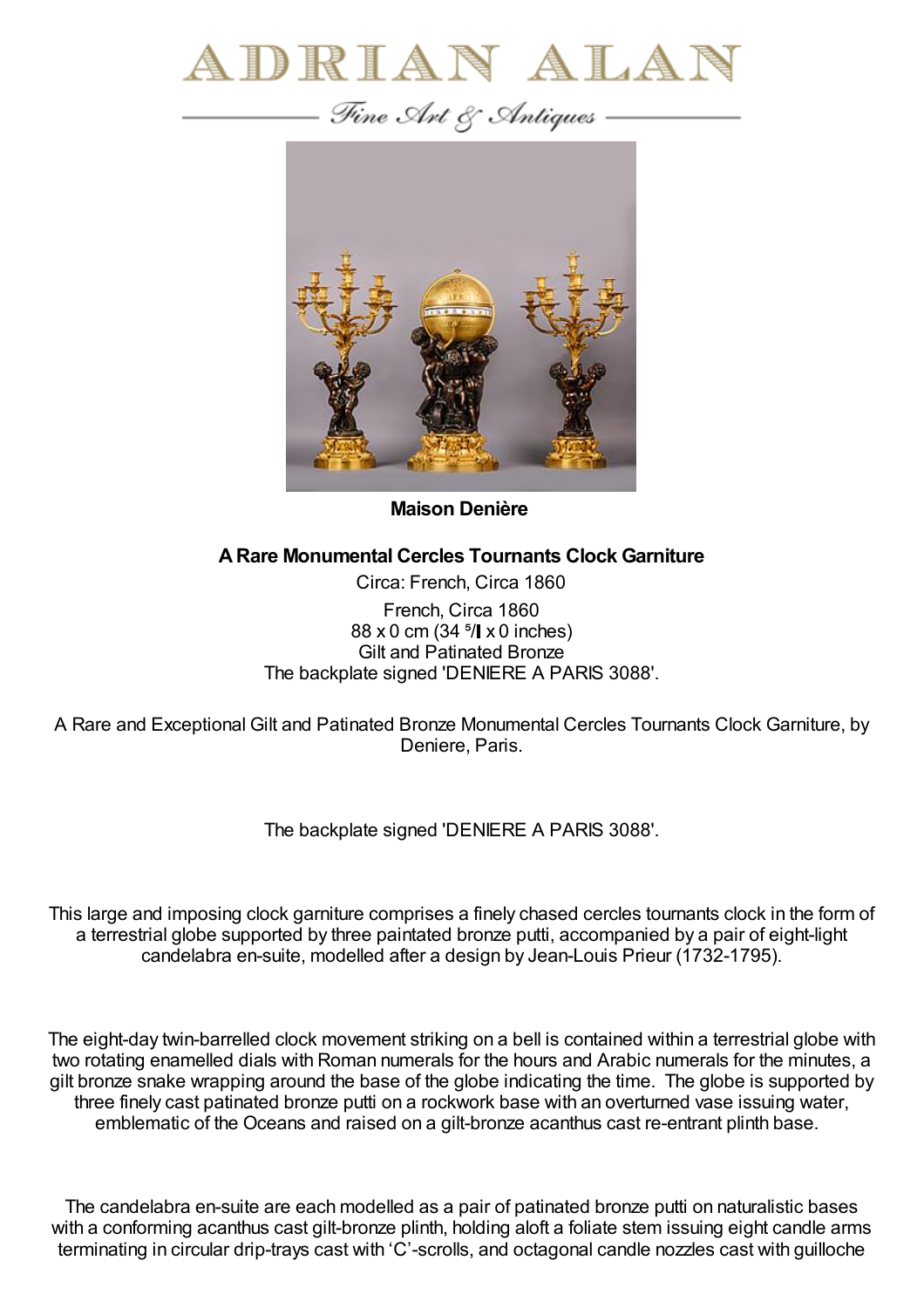This exceptional clock is after an eighteenth century model, one example of which is in the collection of Victoria and Albert Museum, London. (Illustrated, Tardy, French Clocks the World Over, Paris, 1981, p. 101).

A further eighteenth century example, with a movement by Jean Romilly was owned by the celebrated collector, the 4th marquess of Hertford and kept at the château de Bagatelle, the former home of the Comte d'Artois. (Photographed in the salon at Bagatelle by Charles Marville, reproduced, B. Pons, French Period Rooms 1650-1800, Dijon, 1995, p. 60). Inherited by Sir Richard Wallace, and later Sir John Murray Scott, the clock was eventually sold by Christie's, London, June 24-26, 1913, lot 258, for £241.10s to the dealer Wertheimer.

French, Circa 1860.

## **Dimensions**

*The clock*

Height : 80 cm / 31 inches

Diameter : 35 cm / 14 inches

*The candelabra*

Height: 88 cm / 35 inches

Width: 42 cm / 17 inches

Depth: 30 cm / 12 inches

## **Artist description:**

Jean-François Denière (1774–1866)

At the end of the 18th century, Jean-François Denière (1774 - 1866) founded a workshop in Paris with François Matelin, at n°15, rue Vivienne in Paris. The company prospered significantly under the Empire and the reign of Louis Philippe, employing nearly two hundred artisans. His association with Matelin ended in 1820.

Along with Pierre-Philippe Thomire, Jean- François Denière was one of the main proponents of Egyptian taste in the decorative arts, influenced in part by Baron Vivan-Denon. In 1822, he received the title of Supplier to the King and counted amongst other clients the Duchess of Berry and the King of Spain.

He was joined in the business by his son Guillaume Denière (1815-1903) from 1844, the company being renamed 'Denière et fils'. Guillaume studied art under the direction of the renowned French ornamentalist Aimé Chenavard (1798-1838) and the architect Henri Labrouste (1801-1875).